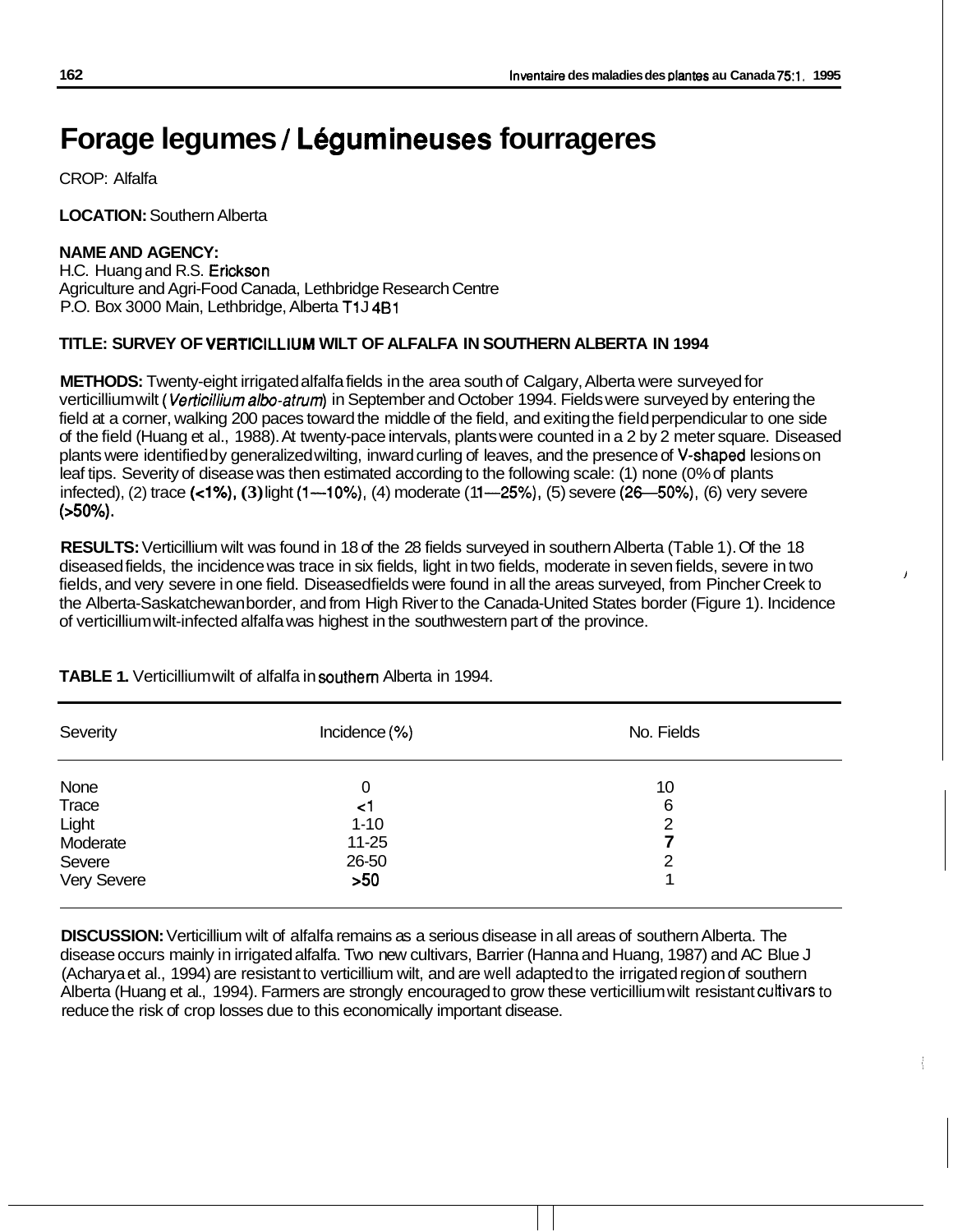#### REFERENCES:

- 1. Acharya, S.N., Huang, H.C. and Hanna, M.R. 1994. Cultivar description: AC Blue J alfalfa. Can. J. Plant Sci. (in press).
- 2. Hanna, M.R. and Huang, H.C. 1987. Barrier alfalfa. Can. J. Plant Sci. 67:827-830.
- 3. Huang, H.C., Phillippe, L.M., Howard, R.J. and Moskaluk, E.R. 1988. Survey of verticillium wilt of alfalfa in Southern Alberta. Can. Plant Dis. Survey 68:63-64.
- alfalfa grown in southern Alberta. Plant Dis. (in press).



**FIG. 1. Survey** *of* **verticillium wilt** *of* **alfalfa in southern Alberta in 1994.**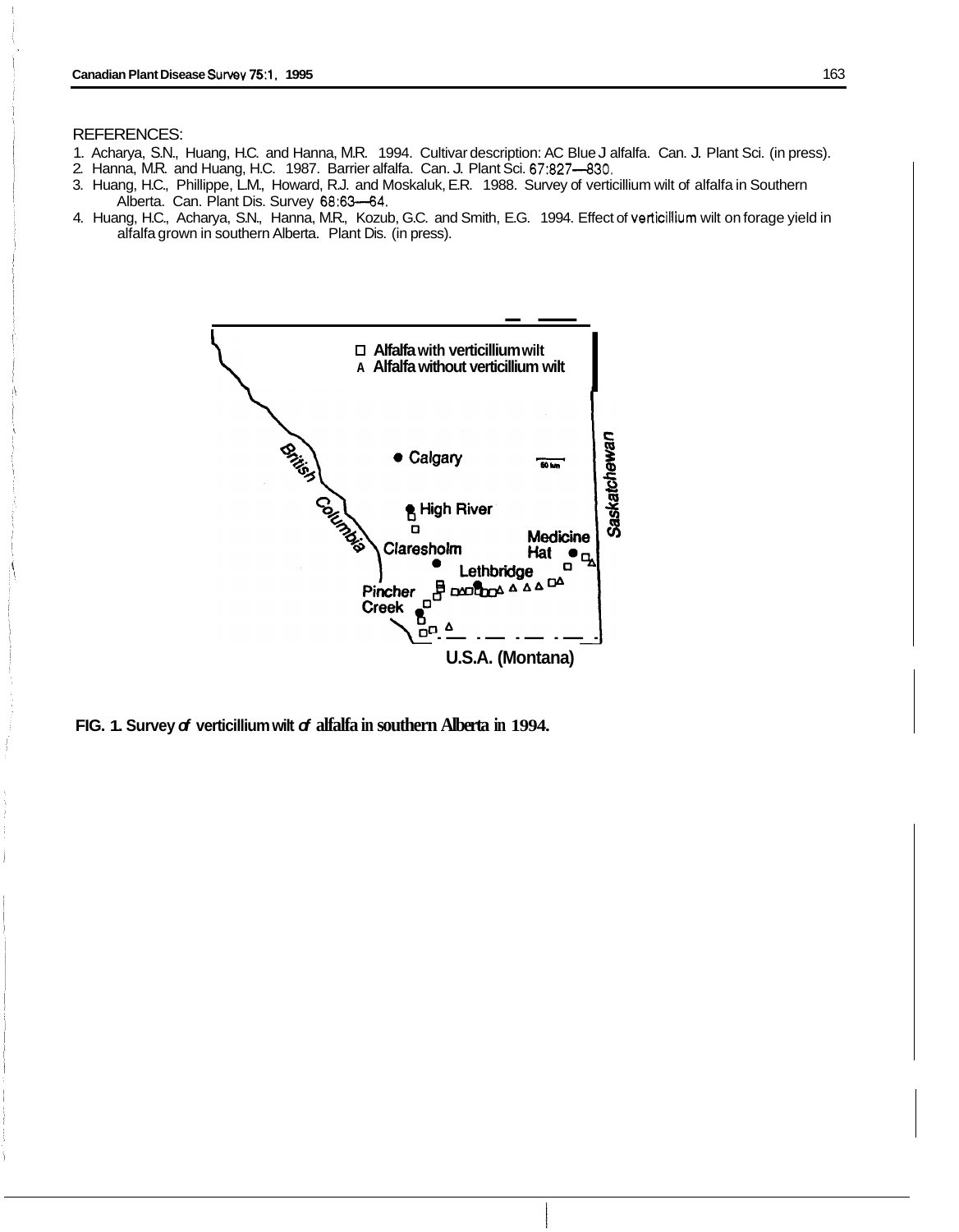# **CROP:** Atfalfa

# **LOCATION:** Saskatchewan

# **NAME AND AGENCY:**

# **B.D.** Gossent, **D.A.** Kaminski2 and B. Coulmanl

- Agriculture and Agri-Food Canada, Saskatchewan Research Centre 107 Science Place, Saskatoon, Saskatchewan S7N *OX2*
- **2** Saskatchewan Agriculture and Food 3085 Albert St., Regina, Saskatchewan *S4S* OB1

# **TITLE: SURVEYS FOR VERTlClLLlUM WILT OF ALFALFA UNDER IRRIGATION IN SASKATCHEWAN, 1991-94**

**METHODS:** In each year, surveys for verticillium wilt in irrigated alfalfa forage production fields in Saskatchewan were conducted when the plants were at a late vegetative or early flowering stage, just prior to harvest. Each field was assessed by walking either a V-shaped or tear-drop pattern through the field. The identity of the pathogen was confirmed by isolation. In 1991, 22 fields in the westcentral region were surveyed in early to mid-August. In 1992, 20 fields were assessed in either mid-July or early September; 5 fields in the southwest and 15 fields in the westcentral region. No surveys were made in 1993. In 1994, 18 fields in the southwest and 12 fields in westcentral Saskatchewan were assessed in mid to late August.

**RESULTS AND COMMENTS:** From 1991 to 1994, verticillium wilt of alfalfa continued to spread into new irrigation areas in southern Saskatchewan.

In 1991, trace **(~1%** of plants infected) levels of verticillium wilt were found in 5 of the 8 fields examined in the Miry Creek irrigation area. Moderate (11-25%) to severe (26-50%) levels of wilt were found in 3 of 6 fields near Nilly Creek imgallorialea. Moderate (11—25%) to severe (26—50%) levels of will were found in 5 of 6 fields he<br>Riverhurst. No verticillium wilt was found in six fields near Outlook or two fields near Saskatoon. At Miry Cree wilt in 1991 were custorn-harvested in 1990, and inoculum may have been carried between fields on the harvesting equipment. This was the first report of verticilliurn wilt in the Riverhurst region.

In 1992, verticillium wilt was found at slight  $(1-10%)$  levels in one field near Swift Current, at trace levels in 2 of 4 fields at the Ponteix irrigation project, at trace to slight levels in 3 of 11 field in the Grainland irrigation project and at slight to moderate levels in 2 of 4 irrigated fields near Riverhurst. This was the first report of wilt in the Swift Current, Ponteix and Grainland irrigation areas.

In 1994, verticilliurn wilt was found at trace levels in 5 of 12 fields in the Outlook irrigation area. It occurred at In 1994, veniciliium will was found at trace levels in 5 or 12 fields in the Outlook imgation area. It occurred at<br>trace levels in 2 of 4 fields at Miry Creek, but was not found at other sites in the southwest. Wilt had no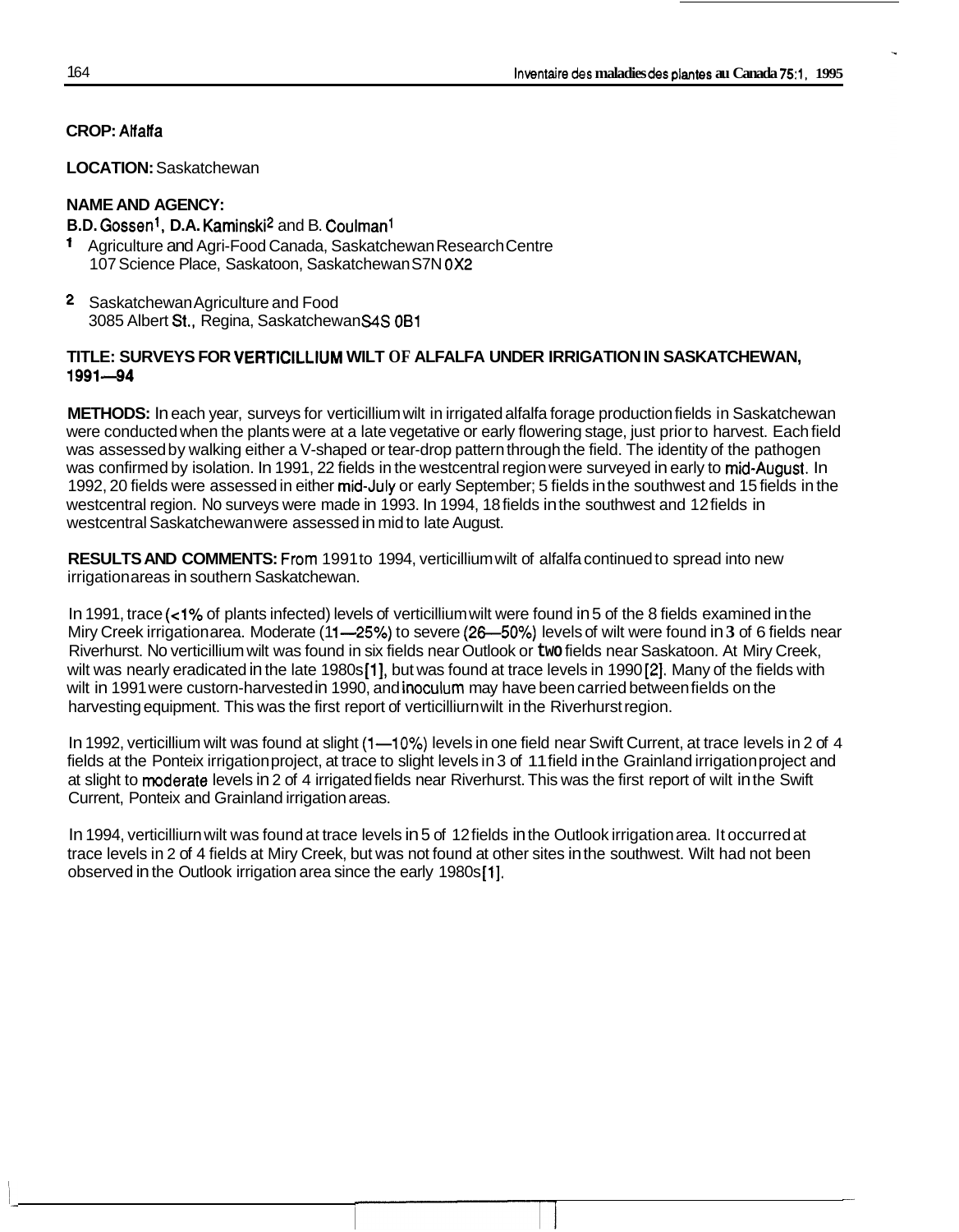#### **REFERENCES:**

I

Ñ

- 1. Gossen, B.D. and Jesperson, G.D. 1990. Verticillium wilt of irrigated alfalfa in Saskatchewan, 1987-89. Can. Plant Dis. **RENCES:<br>sen, B.D. and Jespe<br>Surv. 70:129–1 31.**<br>sersen, G.D. and Ga
- 2. Jesperson, G.D. and Gossen, B.D. 1991. Verticillium wilt and foliar diseases of irrigated alfalfa in Saskatchewan in 1990. Can. Plant **Dis.** Surv. 71 :86.

**ACKNOWLEDGEMENT:** We thank **BED** for financial support and J.Berstein, L.Bohrson,, G.Holzgang and J.Linsley for assistance with the surveys.



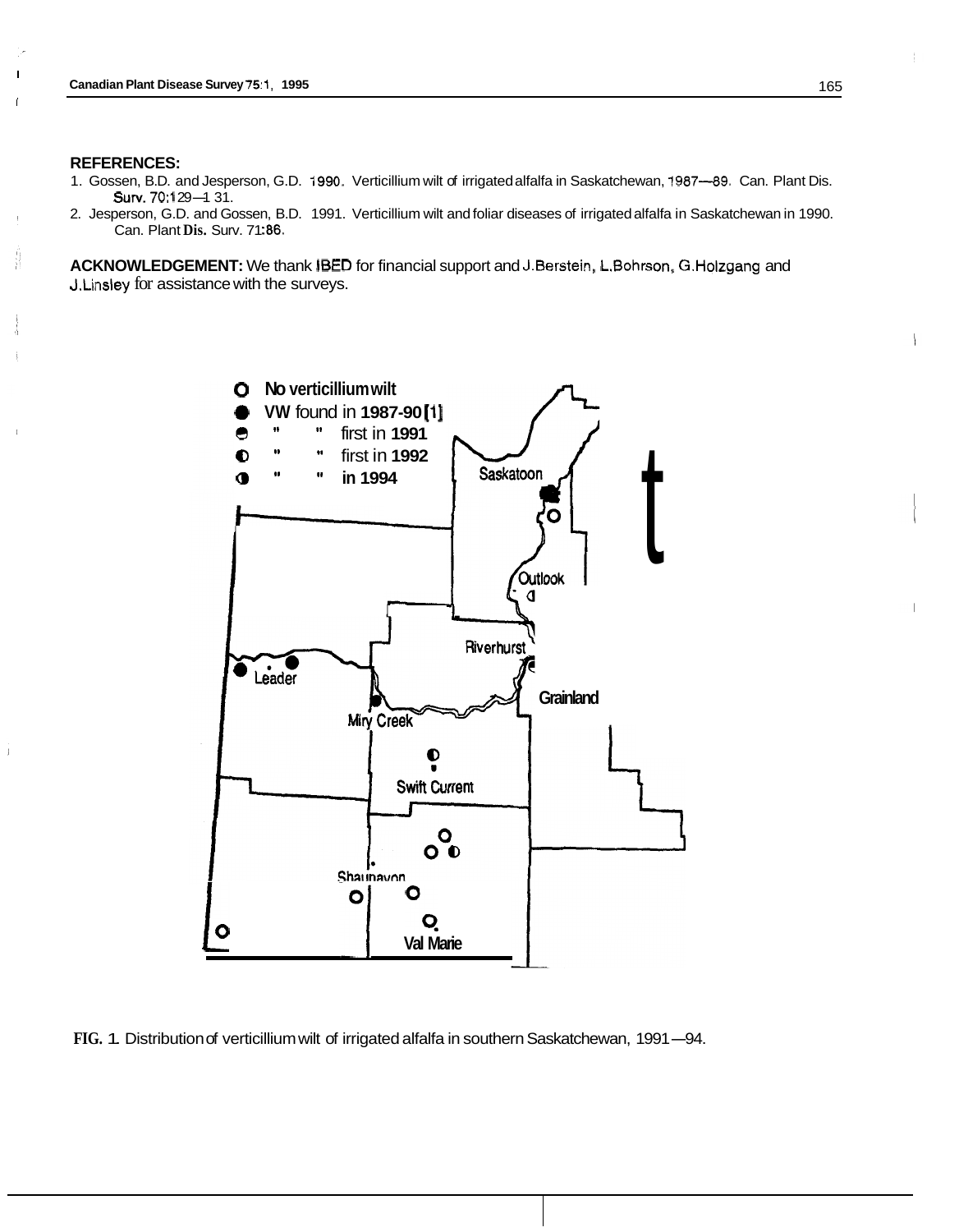$\mathfrak{l}_1$ 

**CROP:** Alfalfa

**LOCATION:** Saskatchewan and Manitoba

### **NAME AND AGENCY: B.D.** Gossen and K. Anderson Agriculture and Agri-Food Canada, Saskatoon Research Centre 107 Science Place, Saskatoon, Saskatchewan S7N **OX2**

## **TITLE: SURVEY OF** *BOTRYTB C/N€R€A* **IN ALFALFA SEED IN SASKATCHEWAN AND MANITOBA, 1993**

**METHODS:** Alfalfa seed (50-1 00 seeds per sample) harvested in **1993** from 16 fields in Saskatchewan was surface sterilized for 5 minutes in 0.6% NaOCI, plated on PDA plus streptomycin, incubated at room light and temperature for **8-10** days, and then assessed for infection with *Bofrytis cinerea.* Samples from 45 fields in Manitoba were assessed using washing for disinfestation. In addition, several samples of seed harvested under dry conditions from **1988-91** were assessed to compare infection incidence with that observed in samples from **1993.** The efficacy of several protocols for isolating **6.** *cinerea* was examined using a seedlot from a field in Manitoba where botrytis blossom blight was severe in **1993.** In a four replicate trial with **100** seeds per sampling unit, disinfesting the seed by washing in running water for **30** min was compared with surface sterilization for 2, 5 or 10 min in *0.6%* NaOCl.

**RESULTS AND COMMENTS:** The incidence of B. *cinerea* was low (generally 0%) in all of the samples and never exceeded 6% (Table I), even in fields severely damaged by blossom blight in **1993.** *Sofryfis* inoculum was abundant in many of these fields right up until harvest, and the cool, wet fall conditions prevalent throughout the region should have favoured disease spread. Initially, we suspected that the surface sterilization procedure was too stringent to detect the pathogen. However, there were no differences among surface disinfection treatments for the incidence of isolation of *B.cinerea.* The pathogen was only rarely isolated, irrespective of treatment (data not shown). Also, we had no difficulty in isolating B. *cinerea* from NaOCI-treated lentil seed in another study. Surface sterilization with NaOCl greatly reduced the incidence of saprophytic fungi in the isolations from alfalfa seed. This often made estimates of pathogens such as *Phoma medicaginis* more reliable because they were not being overgrown by saprophytes. Only a small number of seeds per field were tested because our primary interest was to screen seedlots for a high incidence of *Bofrytis* infection, rather than to assess small differences in infection frequency.

The samples from **1993** generally showed a high incidence of saprophytic fungi. In most fields, roughly 20% of the seed was contaminated, and incidence was close to **90%** in one field (Table 1). The incidence of **P. medicaginis** ranged from 0 to 10%, with mean incidence of just over 1% In contrast, the incidence of fungi in seed produced in dry years was very low, generally 1% (data not shown).

It is likely that blossoms that escaped infection by *B.cinerea* until pod initiation became resistant to further infection by this pathogen. If pods were susceptible to infection during filling and maturation, the pathogen would penetrate through the pod wall and either contaminate the seed surface or penetrate into the seed, resulting in a high incidence of seed infection. The observation that otherwise healthy leaves, pods, and even flower buds are not susceptible to infection [1] lends credence to this hypothesis.

We conclude that *B. cinerea* is not carried at high frequency in or on alfalfa seed from fields affected by blossom blight. Other work indicates that the pathogen is not transmitted to young seedlings grown from seed from infected fields **[2].** Therefore, seed from fields affected by botrytis blossom blight is unlikely to represent a significant source of inoculum in stands established from this seed.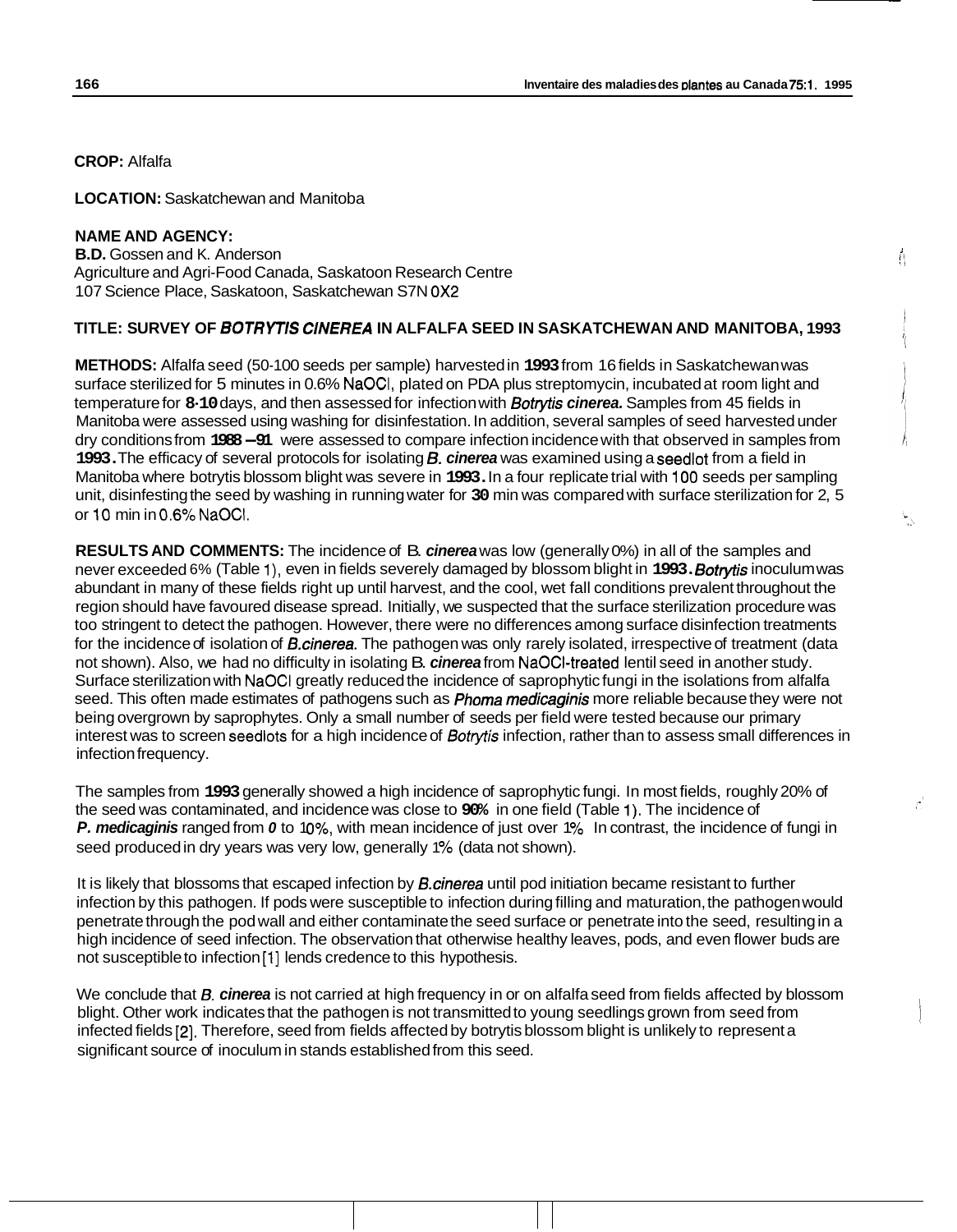**TABLE 1.** Incidence of fungal pathogens and saprophytes and percent seed germination of alfalfa seed harvested from commercial fields in Manitoba and Saskatchewan in 1993.

| Location&<br>Cultivar | No. of<br>fields | % Germ-<br>ination |          | Botrytis* |               | <b>Phoma</b><br>Mean Range Mean Range |    | Cladosporium<br>Mean Range |                | Alternaria<br>Mean Range |    | Other    | Total<br>Mean Range Mean |
|-----------------------|------------------|--------------------|----------|-----------|---------------|---------------------------------------|----|----------------------------|----------------|--------------------------|----|----------|--------------------------|
| Manitoba              |                  |                    |          |           |               |                                       |    |                            |                |                          |    |          |                          |
| - Algonquin           | 15               | 60                 | >1       | $0 - 2$   | 1.            | $0 - 6$                               | 5  | $0 - 28$                   | 6              | 0-48                     | 6  | $0 - 26$ | 18                       |
| - Beaver              | 12               | 57                 | 0        | 0         | 1             | $0 - 4$                               | 6  | $0 - 36$                   | 6              | $0 - 66$                 | 5  | $0 - 22$ | 18                       |
| - Vernal              | 7                | 52                 | >1       | $0 - 2$   | 3             | $0 - 10$                              | 4  | $0 - 10$                   | 4              | $0 - 10$                 | 8  | $0 - 16$ | 20                       |
| - Angus               | 4                | 67                 | 0        | 0         |               | $0 - 2$                               | 4  | $0 - 10$                   | 1              | $0 - 2$                  | 3  | $0 - 8$  | 9                        |
| - AC Caribou          | 3                | 72                 | $\Omega$ | $\Omega$  | 4             | $0 - 10$                              | 11 | $2 - 24$                   | 9              | $6 - 14$                 | nd | nd       | 23                       |
| - Arrow               | 2                | 45                 | 3        | $0 - 6$   | 1             | $0 - 2$                               | 37 | 24-50                      | $\overline{4}$ | 16-52                    | 11 | $8 - 14$ | 86                       |
| - Saranac             | $\overline{2}$   | 78                 | $\Omega$ | 0         | 3             | $2 - 4$                               | 0  | $\Omega$                   | 0              | 0                        | 1  | $0 - 2$  | 4                        |
| - Other               | 4                | 53                 | 1        | $0 - 2$   | $\mathcal{P}$ | $0 - 8$                               | 3  | $0 - 12$                   | 3              | $0 - 8$                  | 14 | $2 - 38$ | 23                       |
| Saskatchewan          |                  |                    |          |           |               |                                       |    |                            |                |                          |    |          |                          |
| - Other               | 16               | nd                 | >1       | $0 - 2$   | 3             | $0-9$                                 | 1. | $0 - 7$                    | $\overline{2}$ | $0 - 8$                  | 10 | $5 - 42$ | 16                       |

**Botrytis** = *sOlty7i.s cinerea,* **Phoma** = *Phoma mediaginis. Cladosporium* **and** *Alternaria* **spp. are saprophytes commonly associated with seed.** 

**nd** = **not done** 

#### **REFERENCES:**

- 1. **Gossen, B.D., Smith, S.R. and Platford, R.G.** 1994. *Botrytis cinerea* **blossom blight of alfalfa on the Canadian prairies. Plant Dis. (In press).**
- **2. Gossen, B.D.** 1994. **Effect of fungicide seed treatments on establishment of alfalfa in** 1994. 1994 **Pest Management Research Report, Agriculture and Agri-Food Canada, Research Branch, Ottawa. (Published on Diskette, January,**  1995).

**ACKNOWLEDGEMENT:** We thank the Canadian Seed Growers Association for financial support and G.Huebner, S.R.Smith, Newfield Seeds, Johnson Seeds and Brett-Young Seeds for providing seed samples used in the study.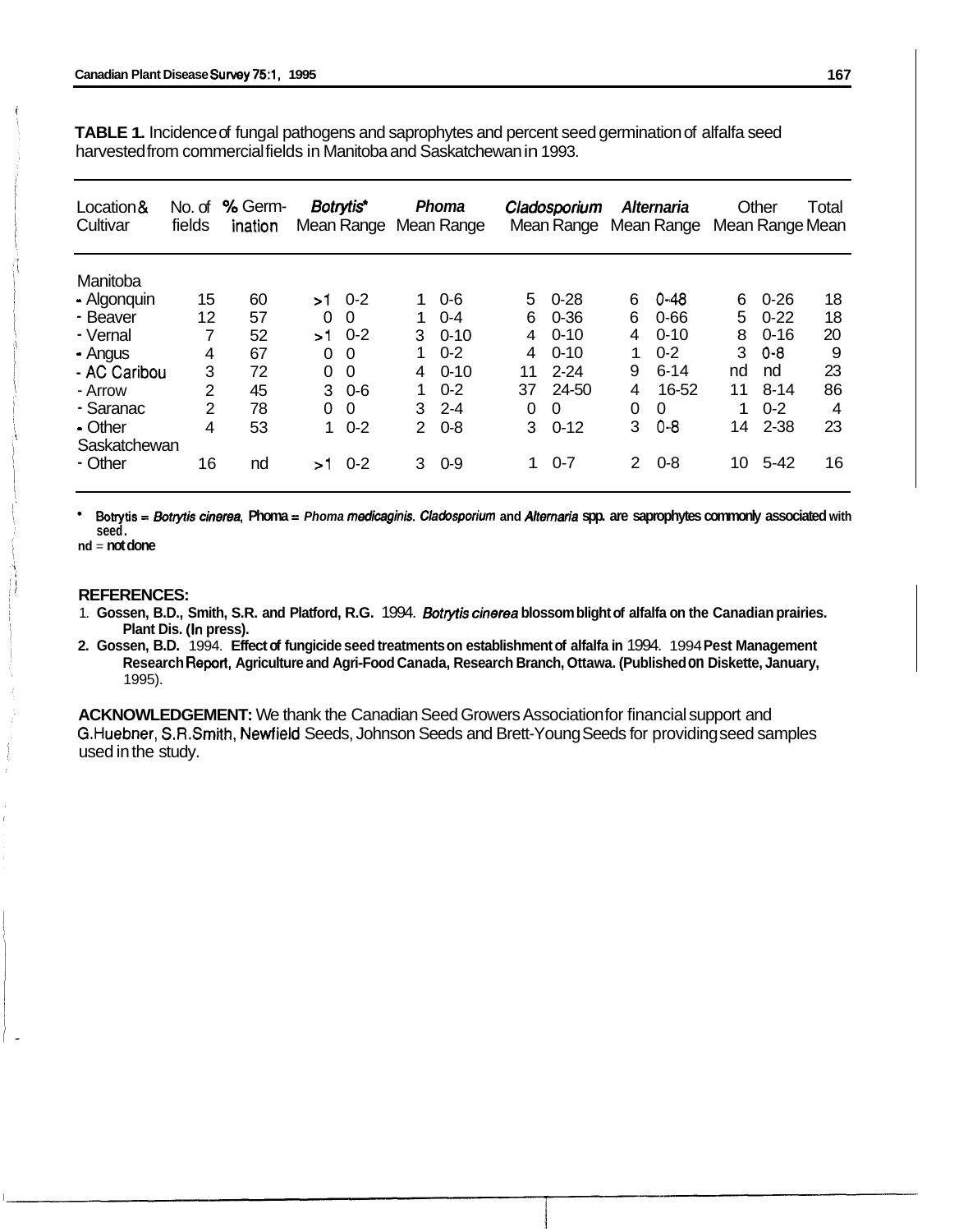**CROP:** Tall Fescue, *Fesfuca arundinacea* 

**LOCATION: Peace Region of Alberta** 

## **NAME AND AGENCY:**

L.M. Harrison Alberta Agriculture, Food and Rural Development Regional Crops Laboratory, Fairview, Alberta TOH **1** LO Tel: **(403) 835-2291** ; Fax: **(403) 835-3600** 

## TITLE: OCCURRENCE OF ENDOPHYTIC FUNGI IN TAILL FESCUE CULTIVARS IN THE PEACE REGION IN **1993 AND 1994**

**BACKGROUND:** Tall fescue **is** a perennial grass used for turf, erosion control and for livestock feed. Variety trials at the Northern Research Centre in Beaverlodge show that tall fescue is well adapted to this region **(1).**  Several cultivars were seeded in the Peace Region since **1992** and many growers are interested in growing tall fescue for seed and forage production. Growers should be aware of fescue toxicosis for livestock grazing or feeding on tall fescue. In **1977,** Bacon et al. **(2)** reported the close association of endophyte-infested tall fescue and the incidence of fescue toxicity in cattle. The objective of this survey was to determine if the endophytic fungi survives and is present in tall fescue cultivars grown in the Peace region.

**METHODS:** In **1993,** five tall fescue crops were surveyed. In each field, **10** plants were collected from widely separated locations for subsequent laboratory analysis. A single basal leaf was selected from each plant. The epidermal surface was separated by slicing through the mesophyll tissue with a scalpel. The thinly sliced leaf was stained with **1%** aqueous aniline blue and examined for the presence of dark corkscrew shaped hyphae running parallel to the mesophyll cell walls characteristic of the fescue endophyte, **Acremonium coenophialum (3).** Samples were considered positive, if any of the corkscrew mycelium was observed. In **1994,** 20 plants from each of the four fields were sampled.

**RESULTS AND COMMENTS:** The endophytic fungi was present at high levels in all of the tall fescue fields surveyed in **1993** and **1994** (Table **1).** 

| <b>YEAR</b> | <b>CULTIVAR</b> | <b>LOCATION</b>    | (%) ENDOPHYTE INFECTED PLANTS |
|-------------|-----------------|--------------------|-------------------------------|
| 1993        | Jaquar          | Rycroft            | 90                            |
| 1993        | Pengrazer       | Beaverlodge        | 100                           |
| 1993        | Peace           | Farview            | 90                            |
| 1993        | K31             | Fairview           | 100                           |
| 1993        | K31             | <b>Hines Creek</b> | 100                           |
| 1994        | K31             | Worsley            | 90                            |
| 1994        | K31             | Fairview           | 95                            |
| 1994        | K31             | <b>Hines Creek</b> | 100                           |
| 1994        | Mustang         | <b>Bonanza</b>     | 65                            |

**TABLE 1.** Incidence of endophytic fungi in tall fescue cultivars, in the Peace River region in **1993** and **1994.**